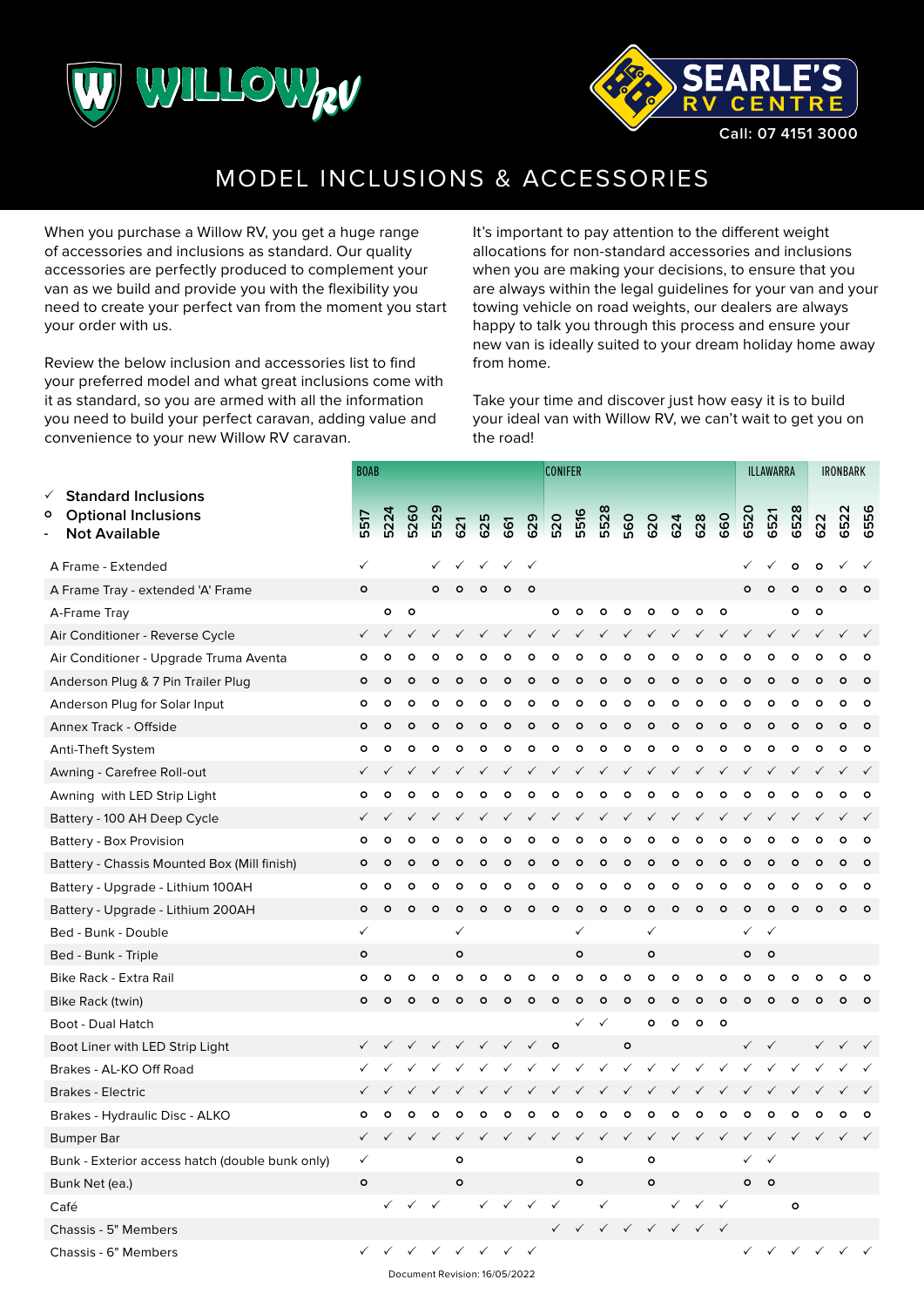## **Standard Inclusions**

**Optional Inclusions**

Chassis - Cross Country 3000

**- Not Available**

| <b>BOAB</b>                                                                                                                                                                                                                                                                                                                                                                                                                           |  |  |  |  |  |  | <b>CONIFER</b> |  |  | <b>ILLAWARRA</b> | IRONBARK                                                                      |  |  |  |  |  |
|---------------------------------------------------------------------------------------------------------------------------------------------------------------------------------------------------------------------------------------------------------------------------------------------------------------------------------------------------------------------------------------------------------------------------------------|--|--|--|--|--|--|----------------|--|--|------------------|-------------------------------------------------------------------------------|--|--|--|--|--|
| $\begin{array}{cccccccccccccc} \texttt{F} & \texttt{A} & \texttt{G} & \texttt{B} & \texttt{B} & \texttt{B} & \texttt{B} & \texttt{B} & \texttt{B} & \texttt{B} & \texttt{B} & \texttt{B} & \texttt{B} & \texttt{B} & \texttt{B} & \texttt{B} & \texttt{B} & \texttt{B} & \texttt{B} & \texttt{B} & \texttt{B} & \texttt{B} & \texttt{B} & \texttt{B} & \texttt{B} & \texttt{B} & \texttt{B} & \texttt{B} & \texttt{B} & \texttt{B} &$ |  |  |  |  |  |  |                |  |  |                  |                                                                               |  |  |  |  |  |
|                                                                                                                                                                                                                                                                                                                                                                                                                                       |  |  |  |  |  |  |                |  |  |                  | $\checkmark$ $\checkmark$ $\checkmark$ $\checkmark$ $\checkmark$ $\checkmark$ |  |  |  |  |  |

| Chassis - Fully Galvanised Hot Dip Frame           | $\checkmark$ | $\checkmark$ | $\checkmark$ |              | $\checkmark$                                        | $\checkmark$              | $\checkmark$ | $\checkmark$              | $\checkmark$ | $\checkmark$ | $\checkmark$ | $\checkmark$                           |              |                           | <b>√ √ √ √ √</b> √        |              |                                        |              | $\checkmark$ | $\checkmark$              | $\checkmark$ | $\checkmark$ |
|----------------------------------------------------|--------------|--------------|--------------|--------------|-----------------------------------------------------|---------------------------|--------------|---------------------------|--------------|--------------|--------------|----------------------------------------|--------------|---------------------------|---------------------------|--------------|----------------------------------------|--------------|--------------|---------------------------|--------------|--------------|
| Chassis - Outback 2500                             |              |              |              |              |                                                     |                           |              |                           |              |              |              | ✓                                      |              |                           |                           |              |                                        |              |              |                           |              |              |
| Chassis - Outback 2600                             |              |              | $\checkmark$ |              |                                                     |                           |              |                           |              |              |              |                                        |              |                           |                           |              |                                        |              |              |                           |              |              |
| Chassis - Outback 3200                             | ✓            |              |              | $\checkmark$ | $\checkmark$                                        | $\checkmark$              | $\checkmark$ | $\checkmark$              |              |              |              |                                        |              |                           |                           |              |                                        |              |              | $\checkmark$              |              |              |
| Chassis - Outback 3400                             | $\circ$      |              |              | o            | $\circ$                                             | $\circ$                   | $\circ$      | $\circ$                   |              |              |              |                                        |              |                           |                           |              | $\checkmark$                           | $\checkmark$ | $\circ$      | $\circ$                   |              |              |
| Checker Plate - Front Wall                         | $\checkmark$ | $\checkmark$ | $\checkmark$ | $\checkmark$ | $\checkmark$                                        | $\checkmark$              | $\checkmark$ | $\checkmark$              | $\circ$      | $\circ$      | $\circ$      | $\circ$                                | $\circ$      | $\circ$                   | $\circ$                   | $\circ$      | ✓                                      |              |              |                           |              |              |
| Checker Plate - Side Walls                         |              |              |              |              | $\checkmark$                                        | $\checkmark$              |              | $\checkmark$ $\checkmark$ | $\circ$      | $\circ$      | $\circ$      | $\circ$                                | $\circ$      | $\circ$                   | $\circ$                   | $\circ$      |                                        |              |              |                           |              |              |
| Coupler - 50mm Ball                                |              |              |              |              |                                                     |                           |              |                           | ✓            | $\checkmark$ | $\checkmark$ | ✓                                      | $\checkmark$ | $\checkmark$              | ✓                         | ✓            |                                        |              |              |                           |              |              |
| Coupler - ALKO Off-road                            | $\circ$      |              | ٥            |              |                                                     | ٥                         | $\circ$      | $\circ$                   | $\circ$      | $\circ$      | $\circ$      | $\circ$                                | $\circ$      | $\circ$                   | $\circ$                   | $\circ$      |                                        |              |              |                           |              |              |
| Coupler - DO35                                     |              | $\checkmark$ | ✓            |              |                                                     |                           |              |                           | o            | $\circ$      | $\circ$      | o                                      | $\mathsf{o}$ | $\circ$                   | $\circ$                   | $\circ$      | $\circ$                                | ۰            | ۰            | $\circ$                   |              | $\circ$      |
| Cushion insert - Drop Table (Club Lounge)          |              |              |              |              |                                                     |                           |              |                           |              |              |              |                                        |              |                           |                           |              |                                        |              |              | $\circ$                   | $\circ$      | $\circ$      |
| Cushion insert - Drop Table (L Shape)              | $\circ$      | $\circ$      | $\circ$      | $\circ$      | $\circ$                                             | $\circ$                   | $\circ$      | $\circ$                   |              | ۰            | $\circ$      |                                        | $\circ$      | ۰                         | ۰                         | $\circ$      | ۰                                      | ۰            | $\circ$      |                           |              |              |
| Dinette                                            |              |              |              |              |                                                     | $\circ$                   |              | $\circ$                   |              |              |              |                                        |              | $\circ$                   | $\circ$                   |              | $\checkmark$                           |              | $\checkmark$ |                           |              |              |
| Door Entry - Dometic with Security Screen          | ۰            |              |              |              | ۰                                                   | ۰                         | $\circ$      | ۰                         | $\circ$      | ۰            | ۰            | o                                      | $\circ$      | $\circ$                   | $\circ$                   | $\circ$      | ۰                                      | ۰            |              |                           |              | ۰            |
| Door Entry - Hartal with Security Screen           | $\checkmark$ |              | $\checkmark$ | $\checkmark$ | $\checkmark$                                        | $\checkmark$              | $\checkmark$ | $\checkmark$              | $\checkmark$ | $\checkmark$ | $\checkmark$ | $\checkmark$                           | $\checkmark$ | $\checkmark$              | $\checkmark$              | $\checkmark$ | $\checkmark$                           |              |              |                           |              |              |
| Door Furniture - Colour Split                      | ۰            |              | ٥            | ۰            | ۰                                                   | ۰                         | $\circ$      | $\circ$                   | $\circ$      | o            | $\circ$      | $\circ$                                | $\circ$      | $\circ$                   | o                         | $\circ$      | $\circ$                                | ۰            | ٥            |                           |              | $\circ$      |
| Dust Reduction System - Dometic                    | ۰            | $\circ$      | $\circ$      | $\circ$      | $\circ$                                             | ۰                         | $\circ$      | $\circ$                   | $\circ$      | $\circ$      | $\circ$      | $\circ$                                | $\circ$      | $\circ$                   | $\circ$                   | $\circ$      | $\circ$                                | ۰            | $\circ$      | $\circ$                   | $\circ$      | $\circ$      |
| Electronic Display Unit - Water & Battery Levels   |              |              |              |              |                                                     |                           |              |                           | ✓            | $\checkmark$ | $\checkmark$ | ✓                                      | $\checkmark$ | $\checkmark$              | ✓                         |              |                                        |              |              |                           |              |              |
| Electrical System - Projecta PM300-BT              | ۰            | ۰            | $\circ$      | $\circ$      | $\circ$                                             | ۰                         | $\circ$      | $\circ$                   | $\circ$      | $\circ$      | $\circ$      | $\circ$                                | $\circ$      | $\circ$                   | $\circ$                   | $\circ$      | $\circ$                                | ۰            | $\circ$      | o                         | ۰            | $\circ$      |
| Ensuite - Modern and Spacious with Shower & Toilet | $\checkmark$ |              |              |              |                                                     |                           | ✓            |                           | $\checkmark$ | $\checkmark$ | $\checkmark$ | $\checkmark$                           | $\checkmark$ | $\checkmark$              | ✓                         | $\checkmark$ |                                        | $\checkmark$ |              |                           |              |              |
| <b>Entertainment - External Facility</b>           | $\checkmark$ |              |              | ✓            |                                                     | $\checkmark$              | $\checkmark$ | $\checkmark$              |              | ✓            | $\checkmark$ |                                        |              | $\checkmark$              | $\checkmark$              | $\checkmark$ |                                        |              | ✓            |                           |              |              |
| Entertainment - External Speakers                  |              |              | $\checkmark$ | $\checkmark$ | $\checkmark$                                        | $\checkmark$              |              | $\checkmark$              | $\circ$      | $\circ$      | $\circ$      | $\circ$                                | $\circ$      | $\circ$                   | $\circ$                   | $\circ$      | $\circ$                                | $\circ$      | $\circ$      | $\circ$                   | $\circ$      | $\circ$      |
| Entertainment - Media Pack                         |              |              |              |              |                                                     |                           |              |                           |              |              |              |                                        |              |                           |                           |              |                                        |              |              | ۰                         | $\circ$      |              |
| Entry Step - Manual Pull Out with Light            | $\circ$      | $\circ$      | ۰            | $\circ$      | ۰                                                   | ۰                         | ۰            | ۰                         | ۰            | $\circ$      | $\circ$      | ۰                                      | $\circ$      | $\circ$                   | ۰                         | $\circ$      | $\circ$                                | ۰            | ۰            | $\circ$                   | ۰            | $\circ$      |
| Entry Step - Manual Pull Out                       | $\checkmark$ |              |              | $\checkmark$ |                                                     | $\checkmark$ $\checkmark$ | $\checkmark$ | $\checkmark$              | $\checkmark$ | $\checkmark$ | $\checkmark$ | $\checkmark$                           | $\checkmark$ | $\checkmark$              | $\checkmark$              | $\checkmark$ | $\checkmark$                           |              |              |                           |              |              |
| <b>Entry Step Insert Cover</b>                     | ✓            |              |              |              | $\checkmark$                                        |                           |              |                           | ✓            | $\checkmark$ |              |                                        | $\checkmark$ |                           |                           |              | $\checkmark$                           | $\checkmark$ |              |                           |              |              |
| <b>ESC - Electronic Stability Control</b>          | o            | ۰            | $\circ$      | $\circ$      | $\circ$                                             | $\circ$                   | $\circ$      | $\circ$                   | ۰            | ۰            | $\circ$      | ۰                                      | ۰            | ۰                         | ۰                         | $\circ$      | $\circ$                                | ۰            | ۰            |                           |              | O            |
| Fan - 12v Sirocco (Additional)                     | $\circ$      | $\circ$      | ۰            | $\circ$      | $\circ$                                             | $\circ$                   | $\circ$      | $\circ$                   | $\circ$      | $\circ$      | $\circ$      | $\circ$                                | $\circ$      | $\circ$                   | $\circ$                   | $\circ$      | $\circ$                                | ۰            | ۰            | $\circ$                   | $\circ$      | $\circ$      |
| Fan - 12v Sirocco x 2                              |              |              |              | $\checkmark$ | $\checkmark$                                        | $\checkmark$              |              |                           |              |              |              |                                        |              |                           |                           |              |                                        |              |              |                           |              |              |
| Fire Extinguisher                                  |              |              |              |              |                                                     |                           |              | $\checkmark$              | $\checkmark$ | $\checkmark$ | $\checkmark$ | $\checkmark$                           | $\checkmark$ | $\checkmark$              | $\checkmark$              | $\checkmark$ |                                        |              |              |                           |              |              |
| Floor - One Piece Composite                        | $\checkmark$ | $\checkmark$ | $\checkmark$ | $\checkmark$ | $\checkmark$                                        | $\checkmark$              | $\checkmark$ | $\checkmark$              | $\checkmark$ | $\checkmark$ | $\checkmark$ |                                        |              |                           |                           |              |                                        |              |              |                           |              |              |
| Flyscreen for Entry Door - Hartel                  | ۰            | $\circ$      | ۰            |              |                                                     | ۰                         | ۰            | ۰                         | ۰            | $\circ$      | $\circ$      | ۰                                      | ۰            | $\circ$                   | $\circ$                   | $\circ$      | $\circ$                                |              | ۰            | ۰                         | ۰            | $\circ$      |
| Fresh Water Tank (additional)                      | $\circ$      |              |              | ۰            | $\circ$                                             | $\circ$                   | $\circ$      | $\circ$                   |              |              |              |                                        |              |                           |                           |              | $\circ$                                | $\circ$      | $\circ$      | $\circ$                   | $\circ$      | $\circ$      |
| Fridge - 3 Way - Thetford N4175                    | $\checkmark$ | $\checkmark$ | $\checkmark$ | $\checkmark$ |                                                     | $\checkmark$ $\checkmark$ | $\checkmark$ |                           |              |              |              | √ √ √ √ √ √ √                          |              |                           | $\checkmark$              | $\checkmark$ | $\checkmark$                           | $\checkmark$ | $\checkmark$ |                           |              |              |
| Fridge - Compressor - Thetford T2175               |              | O            | $\circ$      | ۰            | $\circ$                                             | $\circ$                   |              |                           | $\circ$      | $\circ$      | $\circ$      | Ο                                      | Ο            | $\circ$                   | $\circ$                   | $\circ$      | $\circ$                                | $\circ$      | $\circ$      | $\circ$                   | $\circ$      | $\circ$      |
| Furniture - Dresser (media pack)                   |              |              |              |              |                                                     |                           |              |                           |              |              |              |                                        |              |                           |                           |              |                                        |              |              | $\circ$                   | $\circ$      |              |
| Furniture - Dresser (no media pack)                |              |              |              |              |                                                     |                           |              |                           |              |              |              |                                        |              |                           |                           |              |                                        |              |              | $\checkmark$ $\checkmark$ |              |              |
| Furniture - Interlocking Panel System              |              |              |              |              | $\checkmark$ $\checkmark$ $\checkmark$ $\checkmark$ |                           | $\checkmark$ | $\checkmark$              | $\checkmark$ | $\checkmark$ | $\checkmark$ | $\checkmark$                           |              | $\checkmark$ $\checkmark$ | $\checkmark$              | $\checkmark$ | $\checkmark$                           |              | $\checkmark$ |                           |              |              |
| Gas Bayonet                                        |              |              |              |              |                                                     |                           |              | $\checkmark$              | $\checkmark$ |              |              | $\checkmark$ $\checkmark$ $\checkmark$ | $\checkmark$ | $\checkmark$              | $\checkmark$              |              | $\checkmark$ $\checkmark$ $\checkmark$ |              | $\checkmark$ | $\checkmark$              |              |              |
| Gas Bottles - 4.5kg (x2) In Boot                   |              |              |              |              |                                                     |                           |              |                           |              |              |              |                                        | ✓            | $\checkmark$              | $\checkmark$              | $\checkmark$ |                                        |              |              |                           |              |              |
| Gas Bottles - 4.5kg (x2) On Drawbar                | $\circ$      | ۰            | $\circ$      | $\circ$      | $\circ$                                             | $\circ$                   | $\circ$      | $\circ$                   | $\checkmark$ |              |              | $\checkmark$                           |              |                           |                           |              | $\circ$                                | $\circ$      | ۰            | $\circ$                   | $\circ$      | $\circ$      |
| Gas Bottles - 4.5kg (x2) On Drawbar - Dual Hatch   |              |              |              |              |                                                     |                           |              |                           |              | ۰            | $\circ$      |                                        | $\circ$      | $\circ$                   | $\circ$                   | - 0          |                                        |              |              |                           |              |              |
| Gas Bottles - 9kg (x2) On Drawbar                  | $\checkmark$ | $\checkmark$ |              |              | √ √ √ √ √ √ o                                       |                           |              |                           |              |              |              | $\mathsf{o}$                           |              |                           |                           |              |                                        |              |              | √ √ √ √ √ √               |              |              |
| Gas Bottles - 9kg (x2) On Drawbar - Dual Hatch     |              |              |              |              |                                                     |                           |              |                           |              | ✓            | $\checkmark$ |                                        | $\circ$      | $\circ$                   | $\circ$                   | $\circ$      |                                        |              |              |                           |              |              |
| Gas Change-over Valve                              |              |              | $\checkmark$ |              |                                                     |                           |              |                           | $\checkmark$ |              |              | $\checkmark$ $\checkmark$ $\checkmark$ | $\checkmark$ |                           | $\checkmark$ $\checkmark$ | $\checkmark$ |                                        |              |              | $\checkmark$ $\checkmark$ |              |              |
| Grill - Stovetop 3 Burner, 1 Electric              |              |              |              |              |                                                     |                           |              |                           | $\checkmark$ | $\checkmark$ | $\checkmark$ | $\checkmark$                           | $\checkmark$ | $\checkmark$              | $\checkmark$              | $\checkmark$ |                                        |              |              |                           |              |              |
| Grill - Stovetop 4 Burner                          |              |              |              |              |                                                     |                           |              |                           |              |              |              |                                        | ۰            | $\circ$                   | $\circ$                   | $\circ$      | $\circ$                                |              |              |                           |              |              |
| Heater - Truma Gas                                 | $\circ$      | $\circ$      | $\circ$      | $\circ$      | $\circ$                                             | $\circ$                   | $\circ$      | $\circ$                   | $\circ$      | $\circ$      | $\circ$      | $\circ$                                | $\circ$      | $\circ$                   | $\circ$                   | $\circ$      | $\circ$                                | $\circ$      | ۰            | $\circ$                   | $\circ$      | ం            |
|                                                    |              |              |              |              | Document Revision: 16/05/2022                       |                           |              |                           |              |              |              |                                        |              |                           |                           |              |                                        |              |              |                           |              |              |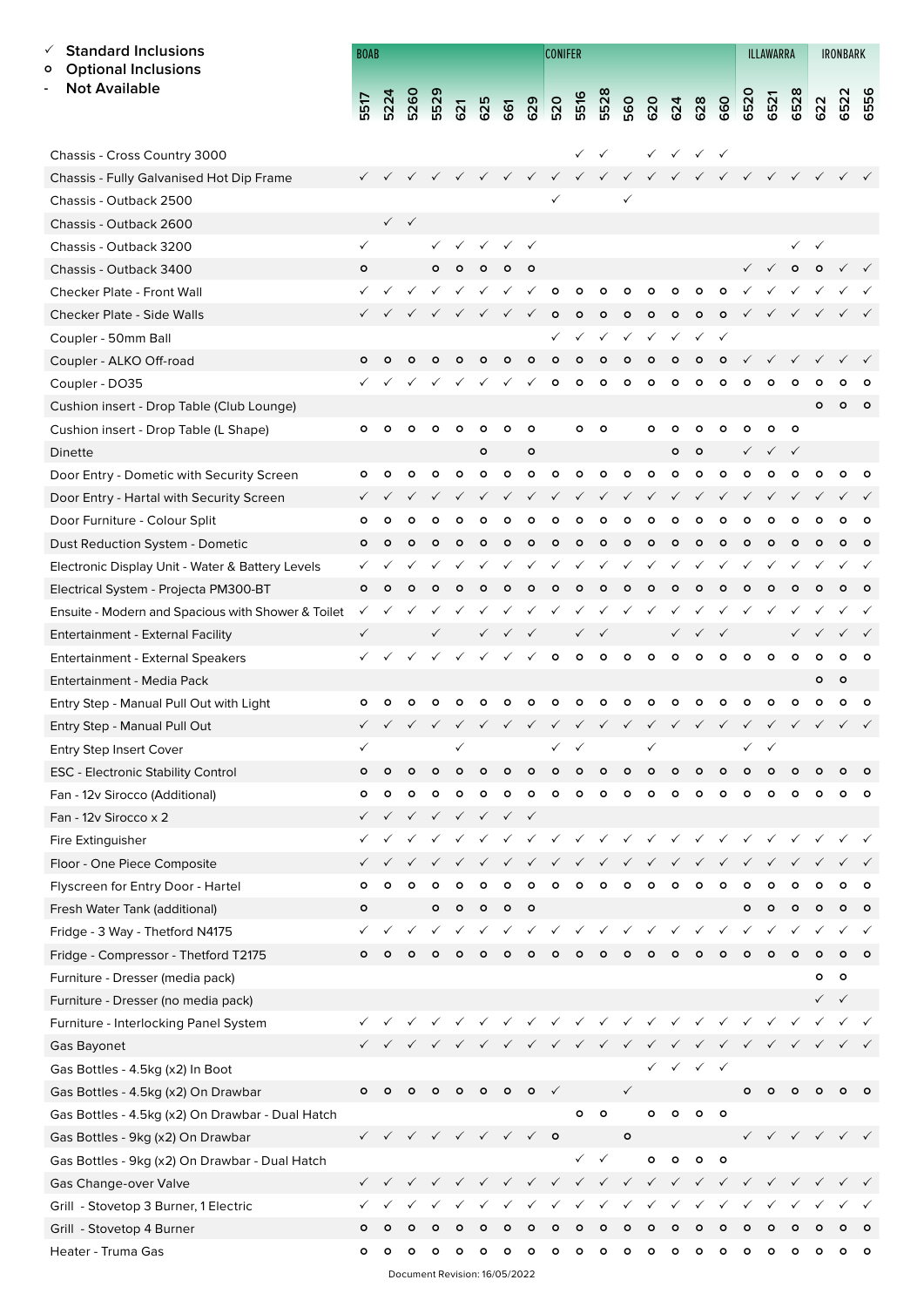|                                                           | <b>BOAB</b>  |              |              |              |              |              |              |              | <b>CONIFER</b> |              |              |              |              |              |              |              |              | ILLAWARRA    |              | <b>IRONBARK</b> |         |              |
|-----------------------------------------------------------|--------------|--------------|--------------|--------------|--------------|--------------|--------------|--------------|----------------|--------------|--------------|--------------|--------------|--------------|--------------|--------------|--------------|--------------|--------------|-----------------|---------|--------------|
|                                                           |              |              |              |              |              |              |              |              |                |              |              |              |              |              |              |              |              |              |              |                 |         |              |
|                                                           | 5517         | 5224         | <b>5260</b>  | 5529         | 621          | 625          | 661          | 629          | 520            | 5516         | 5528         | 560          | 620          | 624          | 628          | 660          | 6520         | 6521         | 6528         | 622             | 6522    | 6556         |
|                                                           |              |              |              |              |              |              |              |              |                |              |              |              |              |              |              |              |              |              |              |                 |         |              |
| Hot Water Service - Nautilus on Demand                    | ٥            | ٥            | ۰            | ۰            | ۰            | Ο            |              | Ο            | Ο              | $\circ$      | ۰            | ۰            | ۰            | ۰            | ۰            | $\circ$      | ۰            | Ο            |              |                 |         |              |
| Hot Water Service - 22Lt Gas / Electric                   |              |              |              |              |              |              |              |              |                |              |              |              |              |              |              |              |              |              |              |                 |         |              |
| Jack - For Spare Wheel                                    |              |              |              |              |              |              |              |              |                |              |              |              |              |              |              |              |              |              |              |                 |         |              |
| Jerry - Can Holder (pair)                                 | $\circ$      |              |              | ۰            |              |              |              |              |                |              |              |              | ۰            |              |              |              |              |              |              |                 |         |              |
| Jerry - Can Holder (single)                               | ۰            | $\circ$      | o            | $\circ$      | ۰            | ۰            | ۰            | $\circ$      | o              | $\circ$      | ۰            | o            | $\circ$      | $\circ$      | ۰            | ۰            | ۰            | ۰            | ۰            | ۰               | o       | $\circ$      |
| Jockey Wheel Inside A-Frame                               | $\checkmark$ |              |              |              |              |              |              |              |                |              |              |              |              |              |              |              |              |              |              |                 |         |              |
| Kitchen - Slide Out with Hob, Sink & Folding Table        | $\circ$      |              |              | ۰            | ۰            | ۰            | c            | $\circ$      |                | ۰            | $\circ$      |              | ۰            | ۰            | ۰            | $\circ$      | ۰            | ۰            | ۰            | o               | o       | $\circ$      |
| Kitchen - Slide Out with Hob, Sink & Fridge               | ۰            |              |              | $\circ$      | $\circ$      | $\circ$      | $\circ$      | $\circ$      |                |              |              |              |              |              |              |              | ۰            |              |              |                 |         | $\circ$      |
| Light - LED Door & Internal Grab Handles                  | ✓            | $\checkmark$ |              |              |              |              |              |              |                | $\checkmark$ | $\checkmark$ |              | $\checkmark$ | $\checkmark$ | $\checkmark$ | $\checkmark$ |              |              |              |                 |         |              |
| Lighting - Ambience                                       |              |              |              |              |              |              |              |              | ۰              | $\circ$      | $\circ$      | $\circ$      | $\circ$      | $\circ$      | $\circ$      | $\circ$      |              |              |              |                 |         |              |
| Lights - Ceiling and Down Lights                          |              |              |              |              |              |              |              |              |                |              |              |              |              |              |              |              |              |              |              |                 |         |              |
| Lights - Exterior (additional)                            | ۰            | $\circ$      | $\circ$      | $\circ$      | $\circ$      | ٥            | $\circ$      | $\circ$      | $\circ$        | $\circ$      | $\circ$      | $\circ$      | $\circ$      | $\circ$      | $\circ$      | $\circ$      | $\circ$      | $\circ$      | ٥            |                 |         | $\circ$      |
| Lights - Reading 12V at Bed & Lounge                      |              |              |              |              |              |              |              |              |                |              |              |              |              |              |              |              |              |              |              |                 |         |              |
| Lights - Tunnel Boot                                      |              |              |              |              |              |              |              |              | o              | $\circ$      | $\circ$      | $\circ$      | $\circ$      | $\circ$      | $\circ$      | $\circ$      |              |              | $\circ$      |                 |         |              |
| Lounge - 'L' Shape                                        |              |              |              | ۰            |              |              |              | $\circ$      |                |              | $\circ$      |              |              | $\circ$      | $\circ$      | $\circ$      | $\circ$      | ۰            | $\circ$      |                 |         |              |
| Magazine Pocket                                           |              |              |              |              |              |              |              |              | $\circ$        | $\circ$      | $\circ$      | $\circ$      | ۰            | $\circ$      | $\circ$      | $\circ$      | $\checkmark$ |              |              |                 |         |              |
| Mattress - King Innerspring (W006)                        |              |              |              |              |              |              |              |              |                |              |              |              |              |              |              |              | ✓            |              |              |                 |         |              |
| Mattress - King Innerspring Pillow Top (W006-PT)          |              |              |              |              |              |              |              |              |                |              |              |              |              |              |              |              | $\mathsf{o}$ |              |              |                 |         |              |
| Mattress - Large Innerspring 1,430mm x 1,900mm            | $\checkmark$ |              |              |              |              |              |              |              |                | $\checkmark$ |              |              |              |              |              |              |              |              |              |                 |         |              |
| Mattress - Large Innerspring Pillow Top 1,430mm x 1,900mm | $\circ$      |              |              |              |              |              |              |              |                | $\circ$      |              |              |              |              |              |              |              |              |              |                 |         |              |
|                                                           |              | ✓            |              |              |              |              |              |              |                |              | ✓            |              |              |              |              |              |              |              |              |                 |         |              |
| Mattress - Queen Innerspring                              |              | $\circ$      |              | ۰            | $\circ$      | $\circ$      |              | $\circ$      | $\circ$        |              | $\mathsf{o}$ |              | ۰            | ۰            | $\circ$      |              |              | Ο            |              |                 |         |              |
| Mattress - Queen Innerspring Pillow Top                   |              |              | ✓            |              |              |              |              |              |                |              |              | ✓            |              |              |              | $\checkmark$ |              |              |              |                 |         |              |
| Mattress - Single Innerspring                             |              |              |              |              |              |              | $\checkmark$ |              |                |              |              |              |              |              |              |              |              |              |              |                 |         |              |
| Mattress - Single Innerspring Pillow Top                  |              |              | $\circ$      |              |              |              | $\circ$      |              |                |              |              | o            |              |              |              | $\circ$      |              |              |              |                 |         |              |
| Microwave                                                 |              |              |              |              |              |              |              |              |                |              |              |              |              |              |              |              |              |              |              |                 |         |              |
| <b>Mud Flaps</b>                                          |              |              |              |              |              |              |              |              |                |              |              |              |              |              |              |              |              |              |              |                 |         |              |
| Oven - Stove Top 4 Burner                                 | ۰            | $\circ$      | ۰            | ۰            | ۰            | ۰            | ۰            | ۰            | ۰              | ۰            | ۰            | ۰            | ۰            | ۰            | ۰            | ۰            | ۰            | ۰            | ۰            | ۰               | ۰       | $\circ$      |
| Oven - Fan Forced                                         | ۰            | $\circ$      | $\circ$      | $\circ$      | Ο            |              |              |              | Ο              | о            | ο            | Ο            | ۰            | $\circ$      | ۰            | $\circ$      | $\circ$      | Ο            | ٥            | ٥               |         | $\circ$      |
| Oven - Stove Top 3 Burner, 1 Electric                     | ۰            | ۰            | ۰            | ۰            | ۰            | ۰            | ۰            | ۰            | o              | ۰            | ۰            | ۰            | ۰            | ۰            | o            | $\circ$      | ۰            | ۰            | $\circ$      | ۰               | ۰       | $\circ$      |
| Plug Car 12 Pin                                           | $\checkmark$ | $\checkmark$ | $\checkmark$ | $\checkmark$ |              |              |              |              | $\checkmark$   | $\checkmark$ | $\checkmark$ | $\checkmark$ | $\checkmark$ | $\checkmark$ | $\checkmark$ | $\checkmark$ | $\checkmark$ |              |              |                 |         |              |
| Power Point - 240V Weather Proof Inlet                    |              |              | $\checkmark$ |              |              |              |              |              |                | $\checkmark$ | $\checkmark$ | $\checkmark$ | $\checkmark$ | $\checkmark$ | ✓            | $\checkmark$ | ✓            |              |              |                 |         | $\checkmark$ |
| Power Point - 240V Weather Proof Outlet                   |              |              | $\checkmark$ | $\checkmark$ | $\checkmark$ | $\checkmark$ | $\checkmark$ | $\checkmark$ | $\checkmark$   | $\checkmark$ | $\checkmark$ | $\checkmark$ | $\checkmark$ | $\checkmark$ | $\checkmark$ | $\checkmark$ | $\checkmark$ | $\checkmark$ | $\checkmark$ |                 |         | $\checkmark$ |
| Power Point 12V DC                                        |              |              | ✓            |              |              |              |              |              | ✓              | ✓            | $\checkmark$ | $\checkmark$ | $\checkmark$ | $\checkmark$ | ✓            | $\checkmark$ |              |              |              |                 |         |              |
| Power Point 12V DC (Additional)                           | ۰            | $\circ$      | $\circ$      | $\circ$      | $\circ$      | ۰            | $\circ$      | $\circ$      | $\circ$        | $\circ$      | $\circ$      | $\circ$      | $\circ$      | $\circ$      | $\circ$      | $\circ$      | $\circ$      | $\circ$      | $\circ$      | ۰               | ۰       | $\circ$      |
| Power Point 240V AC                                       |              |              |              | ✓            |              |              |              |              |                | $\checkmark$ | $\checkmark$ | $\checkmark$ | $\checkmark$ | $\checkmark$ | $\checkmark$ | $\checkmark$ |              |              |              |                 |         |              |
| Power Point 240V AC (Additional)                          | ۰            | ۰            | $\circ$      | $\circ$      | $\circ$      | $\circ$      | $\circ$      | $\circ$      | $\circ$        | $\circ$      | $\circ$      | $\circ$      | $\circ$      | $\circ$      | $\circ$      | $\circ$      | $\circ$      | $\circ$      | $\circ$      | ۰               | $\circ$ | $\circ$      |
| Range Hood - 12V LED Dual Fans                            |              |              |              |              |              |              |              |              |                |              |              |              |              |              |              |              |              |              |              |                 |         | $\checkmark$ |
| <b>Reversing Camera</b>                                   | ۰            | ۰            | $\circ$      | $\circ$      | ۰            | $\circ$      | $\circ$      | $\circ$      | $\circ$        | $\circ$      | $\circ$      | $\circ$      | $\circ$      | $\circ$      | $\circ$      | $\circ$      | $\circ$      | ۰            | $\circ$      | $\circ$         | ۰       | $\circ$      |
| Reversing Camera - Dual                                   | $\circ$      | $\circ$      | $\circ$      | $\circ$      | ۰            | ۰            | $\circ$      | o            | $\circ$        | $\circ$      | $\circ$      | o            | $\circ$      | $\circ$      | o            | $\circ$      | $\circ$      | $\circ$      | $\circ$      | $\circ$         | $\circ$ | $\circ$      |
| Robe Shelves (Front Robes)                                |              | $\circ$      | $\circ$      | $\circ$      | $\circ$      | $\circ$      |              | $\circ$      | $\circ$        |              | $\mathbf{o}$ |              | $\circ$      | $\circ$      | $\circ$      |              | $\circ$      | $\circ$      | $\circ$      |                 |         | $\circ$      |
| Roof - One Piece Composite                                |              |              |              | $\checkmark$ |              |              |              |              |                |              | ✓            | $\checkmark$ | ✓            |              |              | $\checkmark$ | ✓            |              |              |                 |         |              |
| Room Divider - Sliding Cavity Door                        |              |              |              |              | $\mathbf{o}$ |              |              |              |                |              |              |              | $\circ$      |              |              |              | o            | $\circ$      |              |                 |         |              |
| Room Divider 800mm X 1,900mm                              | ۰            |              |              |              | $\circ$      |              |              |              |                | ۰            |              |              | $\circ$      |              |              |              | ۰            | $\circ$      |              |                 |         |              |
| Seat Footrest (each)                                      | $\circ$      | $\circ$      | $\circ$      | $\circ$      | $\circ$      | $\circ$      | $\circ$      | $\circ$      | $\circ$        | ۰            | $\circ$      |              | $\circ$      | ۰            | $\circ$      | $\circ$      | $\checkmark$ | $\checkmark$ | $\checkmark$ |                 |         |              |
| Shock Absorbers - Additional - Dual Axle                  |              |              |              | ✓            |              |              |              |              | ۰              | $\circ$      | $\circ$      | ۰            | $\circ$      | ۰            | ۰            | $\circ$      |              |              |              |                 |         |              |
| Shower - external                                         |              | $\circ$      | $\circ$      | ۰            | ۰            |              |              | $\circ$      | $\circ$        |              | $\circ$      |              | ۰            | ۰            | ۰            |              |              |              |              |                 |         | $\circ$      |
| Sink - Stainless Steel with Drainer                       | ✓            |              | ✓            | ✓            |              |              | ✓            | ✓            | ✓              | ✓            | ✓            | ✓            | ✓            | ✓            | $\checkmark$ | ✓            | ✓            |              |              |                 |         | $\checkmark$ |
| Slide out Tunnel Boot Surface - 1,500mm S/Steel           | $\circ$      |              |              | $\circ$      | $\circ$      | $\circ$      | $\circ$      | $\circ$      |                | ۰            | $\circ$      | ۰            | ۰            | $\circ$      | $\circ$      | $\circ$      | $\circ$      |              |              |                 |         | $\circ$      |
| Slide out Tunnel Drawer                                   | $\circ$      |              |              | o            | $\circ$      | ۰            | ۰            | $\circ$      |                | ۰            | ۰            | ۰            | $\circ$      | ۰            | o            | $\circ$      | $\circ$      | ۰            | $\circ$      | ۰               | o       | $\circ$      |

Document Revision: 16/05/2022